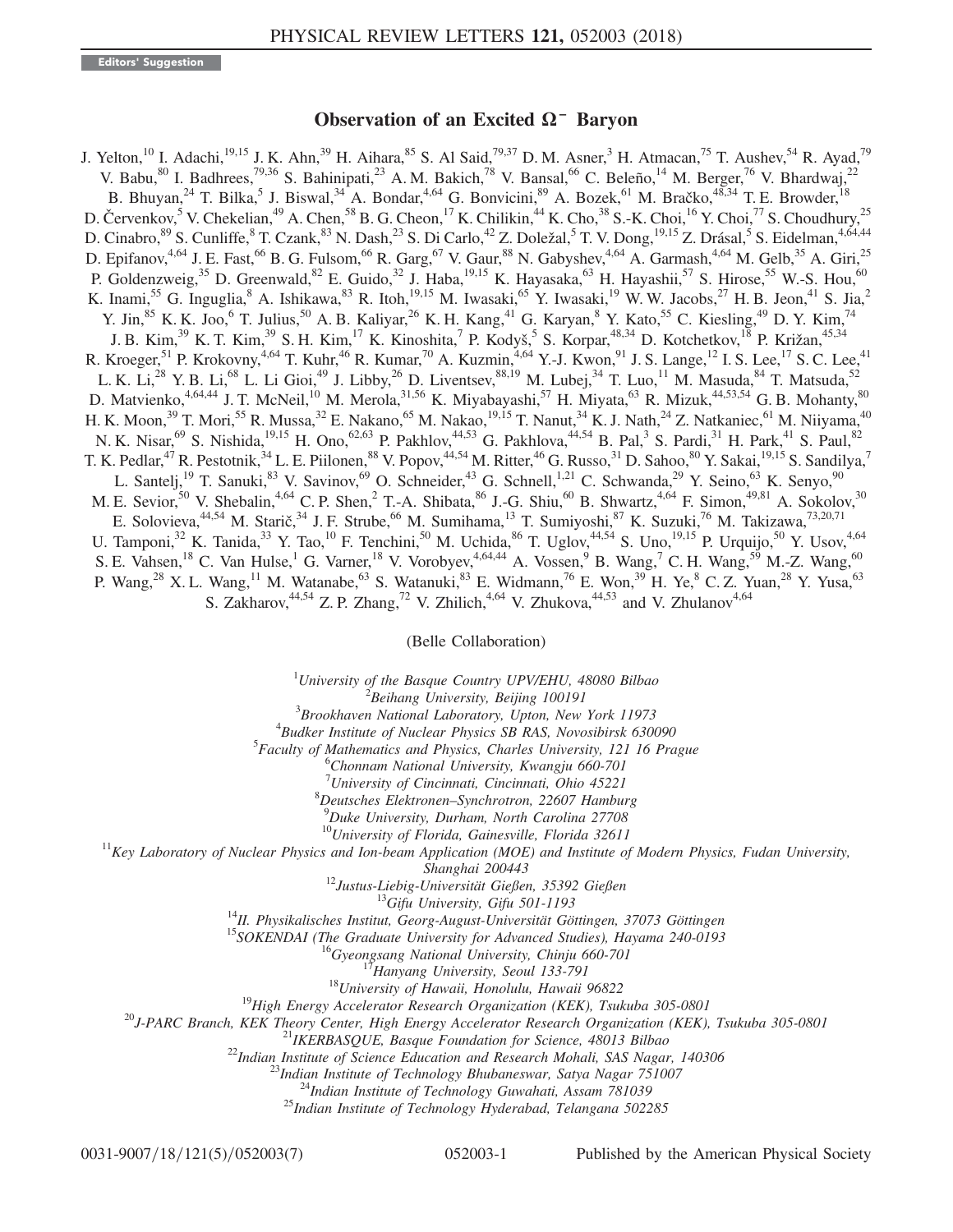$\begin{tabular}{c|c} \multicolumn{4}{c}{ \begin{tabular}{l} $^{26}$} \multicolumn{4}{c}{\begin{tabular}{l} $^{26}$} \multicolumn{4}{c}{\begin{tabular}{l} $^{26}$} \multicolumn{4}{c}{\begin{tabular}{l} $^{26}$} \multicolumn{4}{c}{\begin{tabular}{l} $^{28}$} \multicolumn{4}{c}{\begin{tabular}{l} $^{28}$} \multicolumn{4}{c}{\begin{tabular}{l} $^{28}$} \multicolumn{4}{c}{\begin{tabular}{l} $^{28}$} \multicolumn{4}{c}{\begin{tabular}{l} $^{28}$} \multic$ <sup>49</sup>Max-Planck-Institut für Physik, 80805 München<br><sup>50</sup>School of Physics, University of Melbourne, Victoria 3010<br><sup>51</sup>University of Mississippi, University, Mississippi 38677  $52$ University of Miyazaki, Miyazaki 889-2192<br>  $53$ Moscow Physical Engineering Institute, Moscow 115409  $54$ Moscow Institute of Physics and Technology, Moscow Region 141700 <sup>55</sup>Graduate School of Science, Nagoya University, Nagoya 464-8602<br>
<sup>56</sup>Università di Napoli Federico II, 80055 Napoli<br>
<sup>57</sup>Nara Women's University, Nara 630-8506<br>
<sup>58</sup>National Central University, Chung-li 32054<br>
<sup>59</sup>Nati  $^{60}$ Department of Physics, National Taiwan University, Taipei 10617<br><sup>61</sup>H. Niewodniczanski Institute of Nuclear Physics, Krakow 31-342 <sup>62</sup>Nippon Dental University, Niigata 951-8580<br><sup>63</sup>Niigata University, Niigata 950-2181<br><sup>64</sup>Novosibirsk State University, Novosibirsk 630090<br><sup>65</sup>Osaka City University, Osaka 558-8585<br><sup>66</sup>Pacific Northwest National Laborat  $^{68}$ Peking University, Beijing 100871<br><sup>69</sup>University of Pittsburgh, Pittsburgh, Pennsylvania 15260 <sup>70</sup>Punjab Agricultural University, Ludhiana 141004<br><sup>71</sup>Theoretical Research Division, Nishina Center, RIKEN, Saitama 351-0198<br><sup>72</sup>University of Science and Technology of China, Hefei 230026<br><sup>73</sup>Showa Pharmaceutical Unive <sup>77</sup>Sungkyunkwan University, Suwon 440-746<br><sup>78</sup>School of Physics, University of Sydney, New South Wales 2006<br><sup>79</sup>Department of Physics, Faculty of Science, University of Tabuk, Tabuk 71451<br><sup>80</sup>Tata Institute of Fundamenta <sup>83</sup>Department of Physics, Tohoku University, Sendai 980-8578<br><sup>84</sup>Earthquake Research Institute, University of Tokyo, Tokyo 113-0032<br><sup>85</sup>Department of Physics, University of Tokyo, Tokyo 113-0033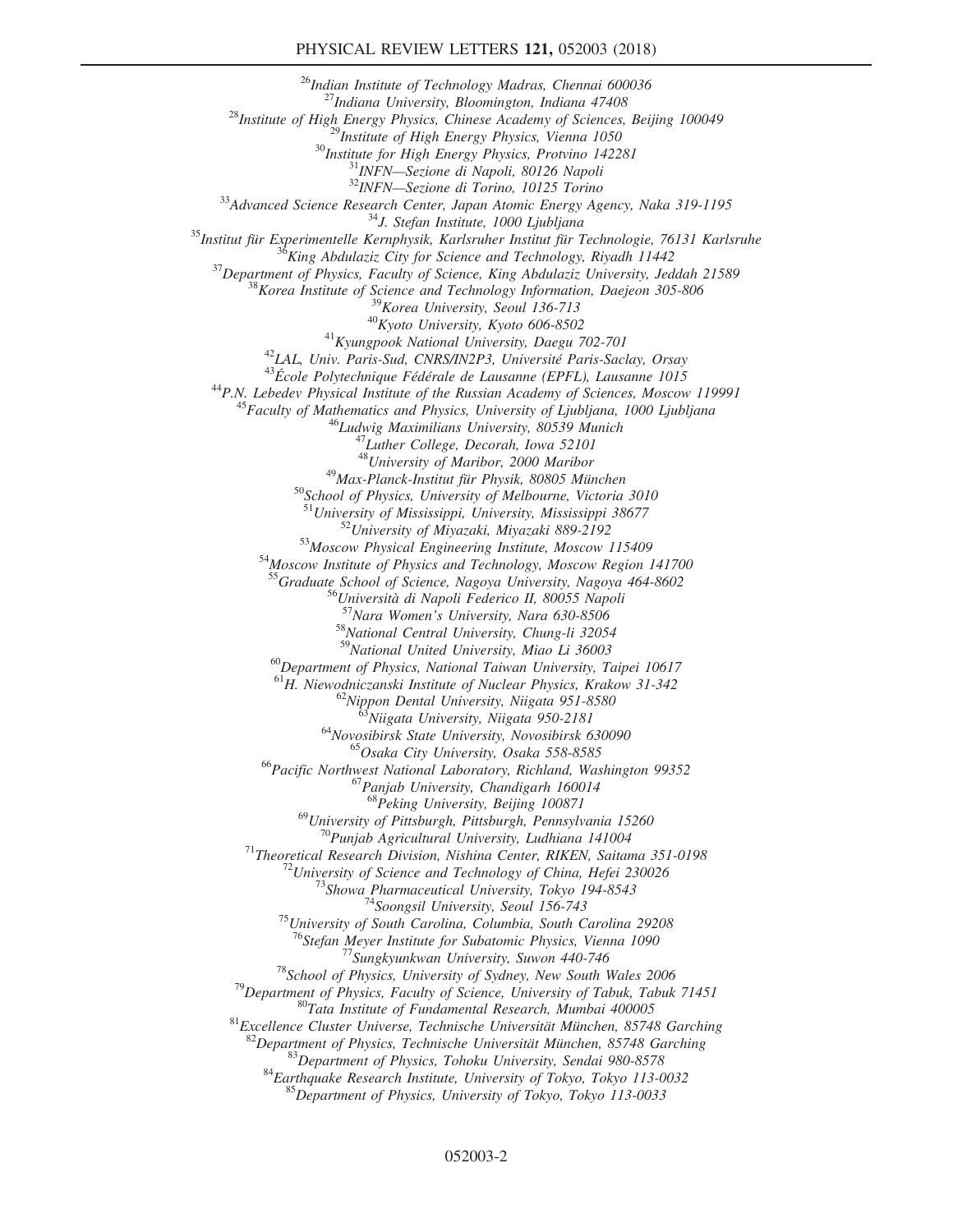## PHYSICAL REVIEW LETTERS 121, 052003 (2018)

<sup>86</sup>Tokyo Institute of Technology, Tokyo 152-8550<br><sup>87</sup>Tokyo Metropolitan University, Tokyo 192-0397<br><sup>88</sup>Virginia Polytechnic Institute and State University, Blacksburg, Virginia 24061<br><sup>89</sup>Wayne State University, Detroit,

(Received 23 May 2018; published 2 August 2018)

Using data recorded with the Belle detector, we observe a new excited hyperon, an  $\Omega^*$  candidate decaying into  $\Xi^0 K^-$  and  $\Xi^- K^0_S$  with a mass of 2012.4  $\pm$  0.7(stat)  $\pm$  0.6(syst) MeV/c<sup>2</sup> and a width of  $\Gamma = 6.4_{-2.0}^{+2.5}$ (stat)  $\pm 1.6$ (syst) MeV. The  $\Omega^{*-}$  is seen primarily in  $\Upsilon(1S)$ ,  $\Upsilon(2S)$ , and  $\Upsilon(3S)$  decays.

DOI: [10.1103/PhysRevLett.121.052003](https://doi.org/10.1103/PhysRevLett.121.052003)

The  $\Omega$ <sup>-</sup> comprises three strange quarks. Its excited states have proved difficult to find. The Particle Data Group (PDG) [\[1\]](#page-5-0) lists only one of them, the  $\Omega(2250)$ , in its summary tables, and it has a mass almost 600 MeV/ $c^2$ higher than that of the ground state. In addition, the particle listings detail two other states for which the evidence of existence is considered to be "only fair," and they are at even higher masses. The gap in the spectrum is surprising, as there are negative-parity orbital excitations of many other baryons approximately 300 MeV/ $c^2$  above their respective ground states, and the quark model [\[2](#page-5-1)–5], Skyrme model [\[6\],](#page-5-2) and lattice gauge theory [\[7\]](#page-5-3) all predict a  $J^P = \frac{1}{2}$  and  $J^P = \frac{3}{2}$  pair of excited  $\Omega$ <sup>-</sup> states with masses in the 2000 MeV/ $c^2$  region.

A particular feature of  $\Omega$ <sup>-</sup> baryons are their zero isospin which means that  $\Omega^{*-} \to \Omega^- \pi^0$  decays are highly suppressed, and this restricts the possible decays of excited states, with the largest expected decay mode for lowlying states being ΞK. Such decays are analogous to the  $\Omega_c^0 \to \Xi_c^+ K^-$  decays recently discovered by the LHCb Collaboration [\[8\]](#page-5-4) and confirmed soon after by the Belle Collaboration [\[9\].](#page-5-5)

In this Letter, we present the results of a search for  $\Omega^{*-}$ using a data sample of  $e^+e^-$  annihilations, corresponding to an integrated luminosity of 980 fb<sup>−</sup><sup>1</sup>, recorded by the Belle detector [\[10\]](#page-5-6) operating at the KEKB asymmetric-energy  $e^+e^-$  collider [\[11\].](#page-5-7) The analysis concentrates on data taken with the accelerator energy tuned for the production of the  $\Upsilon(1S)$ ,  $\Upsilon(2S)$ , and  $\Upsilon(3S)$  resonances, with integrated luminosities of 5.7, 24.9, and 2.9 fb<sup>-1</sup>, respectively. The decays of these narrow resonances proceed via gluons, and it has long been known that they contain an enhanced baryon fraction compared with continuum  $e^+e^- \rightarrow q\bar{q}$ events [12–[14\].](#page-6-0)

We search for excited  $\Omega^-$  decays into  $\Xi^0 K^-$  and  $\Xi^- \bar{K}^0$ [\[15\]](#page-6-1), with subsequent decays into  $\Xi^- \to \Lambda \pi^-, \Xi^0 \to \Lambda \pi^0$ ,  $\overline{K}$ <sup>0</sup> →  $\pi^+ \pi^-$ ,  $\Lambda \to p \pi^-$ , and  $\pi$ <sup>0</sup> →  $\gamma \gamma$ . An excited  $\Omega^$ would be expected to decay strongly, and, because of isospin symmetry, with almost equal branching fractions, into the above two decay modes, and they would likely dominate the decays of any  $\Omega^{*-}$  with a mass between the  $\Xi K$  and  $\Xi(1530)K$  thresholds.

The Belle detector was a large solid-angle spectrometer comprising six subdetectors: the silicon vertex detector (SVD), the 50-layer central drift chamber (CDC), the aerogel Cherenkov counter (ACC), the time-of-flight scintillation counter (TOF), the electromagnetic calorimeter (ECL, divided into the barrel ECL in the central region and the forward and backward end caps at smaller angles with respect to the beam axis), and the  $K<sub>L</sub><sup>0</sup>$  and muon detector. A superconducting solenoid produces a 1.5 T magnetic field throughout the first five of these subdetectors. The detector is described in more detail in Ref. [\[10\]](#page-5-6). Two inner detector configurations were used. The first comprised a 2.0 cm radius beam pipe and a 3-layer SVD and the second a 1.5 cm radius beam pipe and a 4-layer SVD and a smallcell inner CDC.

Charged particles  $\pi^{\pm}$ , K<sup>-</sup>, and p are selected using the information from the tracking (SVD, CDC) and chargedhadron identification (CDC, ACC, TOF) systems combined into a likelihood  $\mathcal{L}(h1:h2) = \mathcal{L}_{h1}/(\mathcal{L}_{h1} + \mathcal{L}_{h2})$ , where  $h_1$ and  $h_2$  are p, K, and  $\pi$  as appropriate. Kaon candidates are defined as those with  $\mathcal{L}(K:\pi) > 0.9$  and  $\mathcal{L}(K:p) > 0.9$ , which is approximately 83% efficient. For protons, the requirements are  $\mathcal{L}(p:\pi) > 0.2$  and  $\mathcal{L}(p:K) > 0.2$ , while for charged pions  $\mathcal{L}(\pi; p) > 0.2$  and  $\mathcal{L}(\pi; K) > 0.2$ ; these requirements are approximately 99% efficient.

The  $\pi^0$  candidates are reconstructed from two neutral clusters detected in the ECL, each consistent with being due to a photon and having an energy greater than 30 MeV in the laboratory frame (for those in the end cap calorimeter, the energy threshold is increased to 50 MeV).

Candidate  $\Lambda(K_S^0)$  decays are made from  $p\pi^-(\pi^+\pi^-)$ pairs with a production vertex significantly separated from

Published by the American Physical Society under the terms of the [Creative Commons Attribution 4.0 International](https://creativecommons.org/licenses/by/4.0/) license. Further distribution of this work must maintain attribution to the author(s) and the published article's title, journal citation, and DOI. Funded by SCOAP<sup>3</sup>.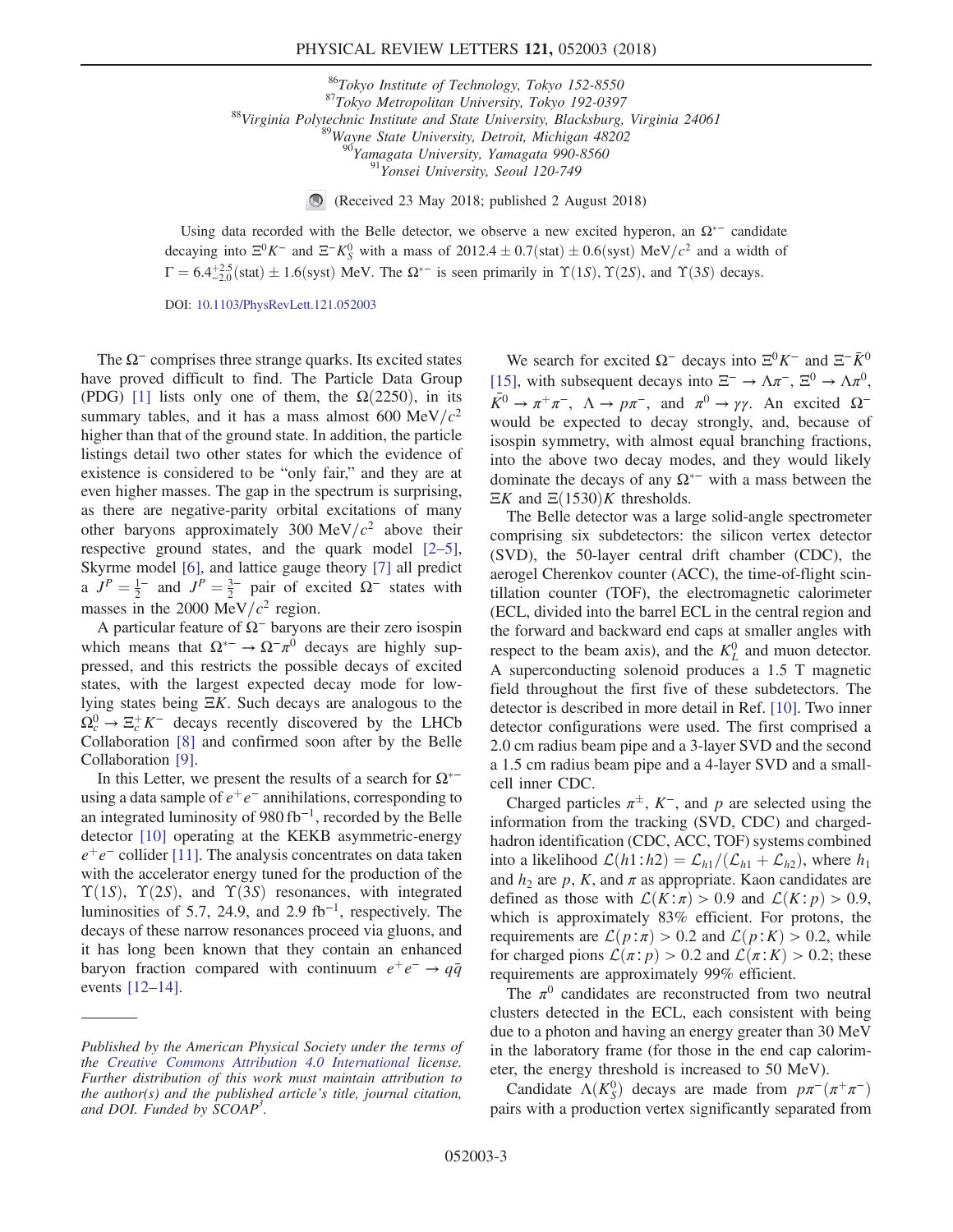the average interaction point (IP) and a reconstructed invariant mass within 3.5 (5.0) MeV/ $c^2$  of the peak values.

Each  $\Xi^-$  candidate is reconstructed by combining a  $\Lambda$ candidates with a  $\pi^-$  candidate. The vertex formed from these two is required to be at least 0.35 cm from the IP, to be a shorter distance from the IP than the  $\Lambda$  decay vertex, and to signify a positive  $\Xi^-$  flight distance. The  $\Xi^0 \to \Lambda \pi^0$ reconstruction is complicated by the fact that the  $\pi^0$  has negligible vertex position information. Combinations of Λ and  $\pi^0$  candidates are made, and then, assuming the IP to be production point of the  $\Xi^0$ , the sum of the  $\Lambda$  and  $\pi^0$ momenta is taken as the momentum vector of the  $\Xi^0$ candidate. The intersection of this trajectory with the reconstructed Λ trajectory is then found, and this position is taken as the decay location of the  $\Xi^0$  hyperon. The  $\pi^0$  is then remade from the two photons using this location as its point of origin. The reconstructed invariant mass of the  $\pi^0$ candidate must be within 10.8 MeV/ $c<sup>2</sup>$  of the nominal mass (approximately 94% efficient). To reduce the large combinatorial background, the momentum of the  $\pi^0$  candidate is required to be greater than 200 MeV/ $c$ . Combinations are retained if they have a decay location of the  $\Xi^0$  indicating a positive  $\Xi^0$  path length of greater than 2 cm but less than the distance between the  $\Lambda$  decay vertex and the IP. The refitting of the  $\pi^0$  at the reconstructed  $\Xi^0$  decay vertex improves the  $\Xi^0$  mass resolution by around 15%.

The resultant invariant mass plots for the  $\Xi^0$  and  $\Xi^$ candidates are shown in Fig. [1](#page-3-0). The red vertical arrows indicate the limits of the reconstructed invariant masses of the candidates retained for further analysis, which are  $\pm 5.0$ and  $\pm 3.5$  MeV/ $c^2$  around the central values of the  $\Xi^0$  and Ξ<sup>−</sup> mass peaks, respectively, which are each approximately 95% efficient. For the  $\Xi^0$ , the value of the mass peak is 1.3155 GeV/ $c^2$  and is higher than the PDG [\[1\]](#page-5-0) value of 1.31 486  $\pm$  0.00 020 GeV/ $c^2$ . This difference is later used in the estimate of the systematic uncertainty of the  $\Omega^*$ resonance mass measurement.

The  $\Xi^0$  and  $\Xi^-$  candidates are kinematically constrained to their nominal masses [\[1\]](#page-5-0) and then combined with  $K^-$  and  $K_S^0$  candidates, respectively. The two particle combinations are kinematically constrained to come from a common vertex at the IP, and the  $\chi^2$  of this is required to be consistent with the daughters being produced by a common parent. For the  $\Xi^{0}K^{-}$  case, if there is more than one candidate with the same  $\Lambda$  and  $K^-$  but a different  $\pi^0$ , the one with the higher  $\pi^0$ momentum is kept and others discarded to avoid double counting. This occurs around 3% of the time.

Figure [2](#page-4-0) shows the  $\Xi^0 K^-$  and  $\Xi^- K^0_S$  invariant mass distributions in data taken at the  $\Upsilon(1S)$ ,  $\Upsilon(2S)$ , and  $\Upsilon(3S)$ resonance energies. Excesses are present in both distributions at around 2.01 GeV/ $c^2$ . It should be noted that real  $\Xi^0 K^-$  combinations have three units of strangeness and are therefore highly suppressed. In contrast,  $\Xi^- K^0_S$ 

<span id="page-3-0"></span>

FIG. 1. Reconstructed invariant mass distributions, using all Belle data, of (a)  $\Lambda \pi^0$  and (b)  $\Lambda \pi^-$  combinations after all requirements. The arrows show the mass windows used for  $\Xi^0$ and  $\Xi$ <sup>−</sup> identification.

combinations may have one unit of strangeness and thus have a larger combinatorial background.

A simultaneous fit applied to the two distributions is shown in Fig. [2](#page-4-0) and uses fitting functions where the signal functions are Voigtian functions (Breit-Wigners convolved with a Gaussian resolution functions) and the background functions second-order Chebyshev polynomials. The masses and intrinsic widths of the two Voigtian functions are kept the same. The resolution functions are obtained from Monte Carlo (MC) events, generated using EVTGEN [\[16\]](#page-6-2) with the Belle detector response simulated using the GEANT3 [\[17\]](#page-6-3) framework, and parametrized as Gaussian distributions with widths of 2.27 MeV/ $c^2$  for  $\Xi^0 K^-$  and 1.77 MeV/ $c^2$  for  $\Xi^- K^0_S$ . The fit is made to the binned invariant mass distributions with a large number of small bins, using the maximum-likelihood method. A convenient test of the goodness-of-fit is the  $\chi^2$  per degree of freedom  $(\chi^2/\text{d.o.f.})$  for the distribution plotted in 2.5 MeV/ $c^2$  bins. The signal yields, mass, intrinsic width, and  $\chi^2/\text{d.o.f.}$ resulting from this fit are listed in Table [I.](#page-4-1) We calculate the statistical significance of the signal by excluding the peaks from the fit, finding the change in the log-likelihood  $(\Delta[\ln(L)])$  and converting this to a *p*-value taking into account the change in d.o.f. This is then converted to an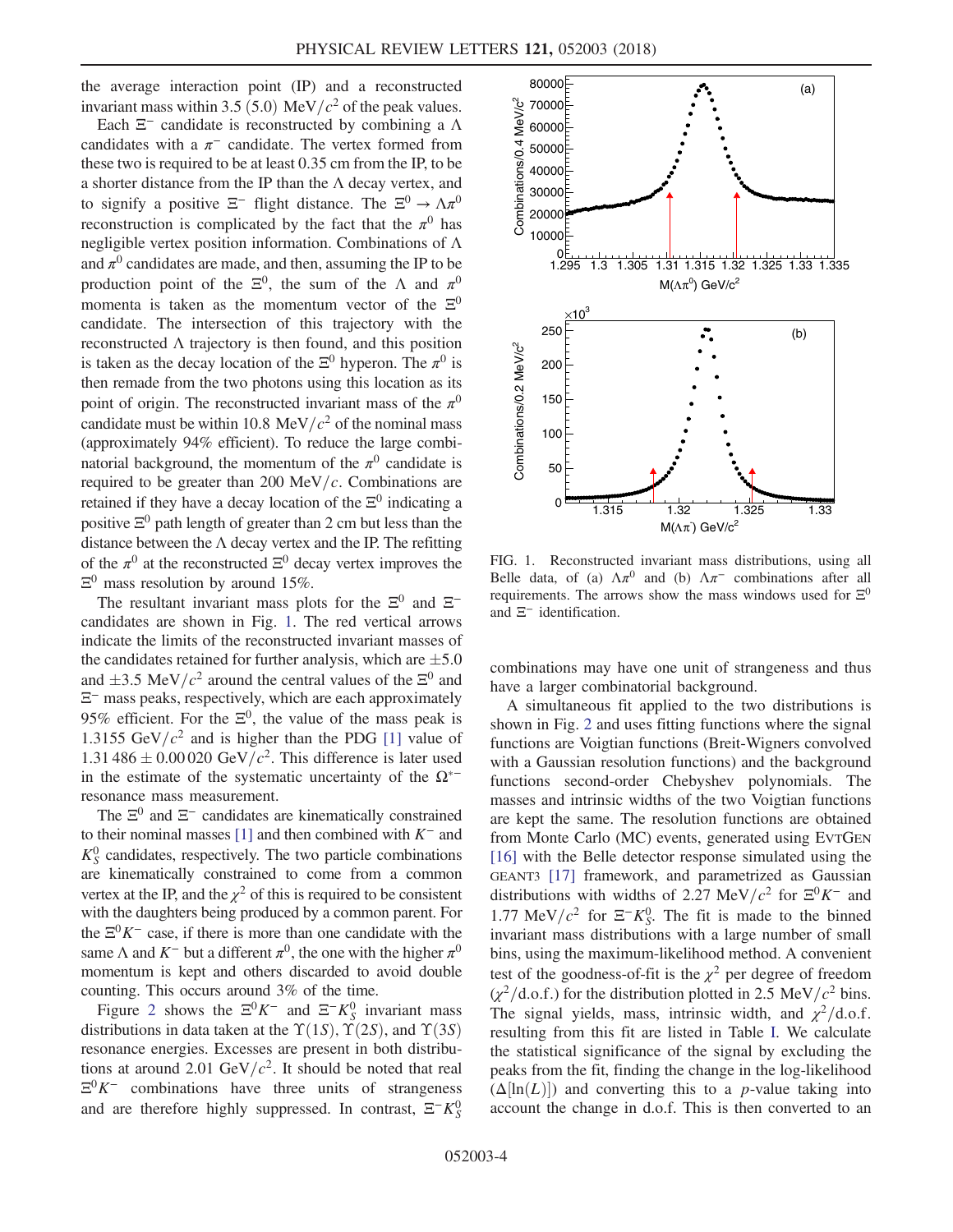<span id="page-4-0"></span>

FIG. 2. The (a)  $\Xi^0 K^-$  and (b)  $\Xi^- K^0_S$  invariant mass distributions in data taken at the  $\Upsilon(1S)$ ,  $\Upsilon(2S)$ , and  $\Upsilon(3S)$  resonance energies. The curves show a simultaneous fit to the two distributions with a common mass and width.

effective number of standard deviations  $n_{\sigma}$ , and for this simultaneous fit, we find  $n_{\sigma} = 8.3$ .

Table [I](#page-4-1) also lists results obtained from fitting to each of the two distributions separately. The signals in the  $\Xi^{0}K^{-}$ and  $\Xi^- K_S^0$  mass distributions have significances of  $n_\sigma = 6.9$ and  $n_{\sigma} = 4.4$ , respectively, and have statistically compatible masses and widths.

We have performed a series of checks to confirm the stability of the signal peak. Reasonable changes to the selection criteria of the daughter particles produce changes in the signal yield consistent with statistics. It would be surprising if an  $\Omega^{*-}$  were not also produced in continuum  $e^+e^- \rightarrow q\bar{q}$  events. In Fig. [3,](#page-5-8) we present mass distributions as in Fig. [2](#page-4-0) but for the remainder of the Belle data, which comprise a total of 946 fb<sup>-1</sup> taken mostly at the  $\Upsilon(4S)$ energy but also in the continuum below and above this energy as well as at the  $\Upsilon(5S)$ . For the fits shown in Fig. [3](#page-5-8), we use second-order Chebyshev background functions together with signal functions with mass and width fixed to the values found in the  $\Upsilon(1S, 2S, 3S)$  data. Both distributions show excesses in the signal region, and their statistical significances are listed in Table [I](#page-4-1).

Taking into account the detection efficiency of the two modes, we use the results of the simultaneous fit to the  $\Upsilon(1S, 2S, 3S)$  data to calculate the branching fraction ratio  $\mathcal{R} = [\mathcal{B}(\Omega^{*-} \to \Xi^0 K^-)/\mathcal{B}(\Omega^{*-} \to \Xi^- \bar{K}^0)] = 1.2 \pm 0.3,$ where statistical uncertainties dominate. With perfect isospin symmetry, this ratio would be 1, but the isospin mass splitting of the  $\Xi$  and K doublets will lead to an increase of up to approximately 15% depending on the spin associated with decay. The obtained value of  $R$  is consistent with the expectation.

The significance of the observation is largely unaffected by systematic uncertainties associated with the limited knowledge of the resolution and momentum scale of the detector. However, the use of different background functions can change the significance values. If we replace the background functions by third-order Chebyshev polynomials, the significance of the signal in the simultaneous fit is reduced to  $n<sub>\sigma</sub> = 7.2$ . We take this value as the signal significance including systematic uncertainties. We also investigated the possibility of a further signal at around a mass of 1.95 GeV/ $c^2$  where the data show an excess of events. This excess is not statistically significant ( $n<sub>\sigma</sub> < 3$ ), and its inclusion in the fit makes a negligible change to the significance of the signal at 2.012 GeV/ $c^2$ .

The dominant systematic uncertainty of the mass measurement is that due to the masses of the  $\Xi^0$  and  $\Xi^-$  hyperons, which enter almost directly into the calculation of the  $\Omega$ <sup> $-$ </sup> mass. Conservatively, we take the difference between the reconstructed  $\Xi^0$  mass and the PDG value 0.6 MeV/ $c^2$ . The Belle charged-particle momentum scale is very well understood, and the uncertainty in the  $\Omega^{*-}$  mass measurement due to this is much smaller than 0.6 MeV/ $c^2$ . Similarly, changing the fit function to a relativistic Breit-Wigner has negligible effect on the mass value.

MC simulation is known to reproduce the resolution of mass peaks within 10% over a large number of different systems. The resultant systematic uncertainty in  $\Gamma$  from this source is  $\pm 0.37$  MeV. Changing the background shapes to third-order Chebyshev polynomials changes the measured value of  $\Gamma$  by 1.6 MeV, and this is the dominant contributor to the systematic uncertainty of the width.

The theoretical models [\[2](#page-5-1)–7] predict a  $J^P = \frac{1}{2}^-$  and  $J<sup>P</sup> = \frac{3}{2}$  pair of excited  $\Omega$ <sup>-</sup> states in this mass region but with large differences in their mass predictions. Our value

<span id="page-4-1"></span>TABLE I. The results of fits to the data shown in Fig. [2](#page-4-0). The uncertainties shown are statistical only.

| Data                   | Mode                                                    | Mass (MeV/ $c^2$ ) | Yield                       | $\Gamma$ (MeV)      | $\chi^2$ /d.o.f. | $n_{\sigma}$ |
|------------------------|---------------------------------------------------------|--------------------|-----------------------------|---------------------|------------------|--------------|
| $\Upsilon(1S, 2S, 3S)$ | $\Xi^{0} K^{-}$ , $\Xi^{-} K_{S}^{0}$<br>(simultaneous) | $2012.4 \pm 0.7$   | $242 \pm 48$ , $279 \pm 71$ | $6.4^{+2.5}_{-2.0}$ | 227/230          | 8.3          |
| $\Upsilon(1S, 2S, 3S)$ | $\Xi^0 K^-$                                             | $2012.6 \pm 0.8$   | $239 \pm 53$                | $6.1 \pm 2.6$       | 115/114          | 6.9          |
| $\Upsilon(1S, 2S, 3S)$ | $\Xi^-K^0_S$                                            | $2012.0 \pm 1.1$   | $286 \pm 87$                | $6.8 \pm 3.3$       | 101/114          | 4.4          |
| Other                  | $\Xi^0 K^-$                                             | 2012.4 (fixed)     | $209 \pm 63$                | $6.4$ (fixed)       | 102/116          | 3.4          |
| Other                  | $\Xi^-K_{\rm s}^0$                                      | 2012.4 (fixed)     | $153 \pm 89$                | $6.4$ (fixed)       | 133/116          | 1.7          |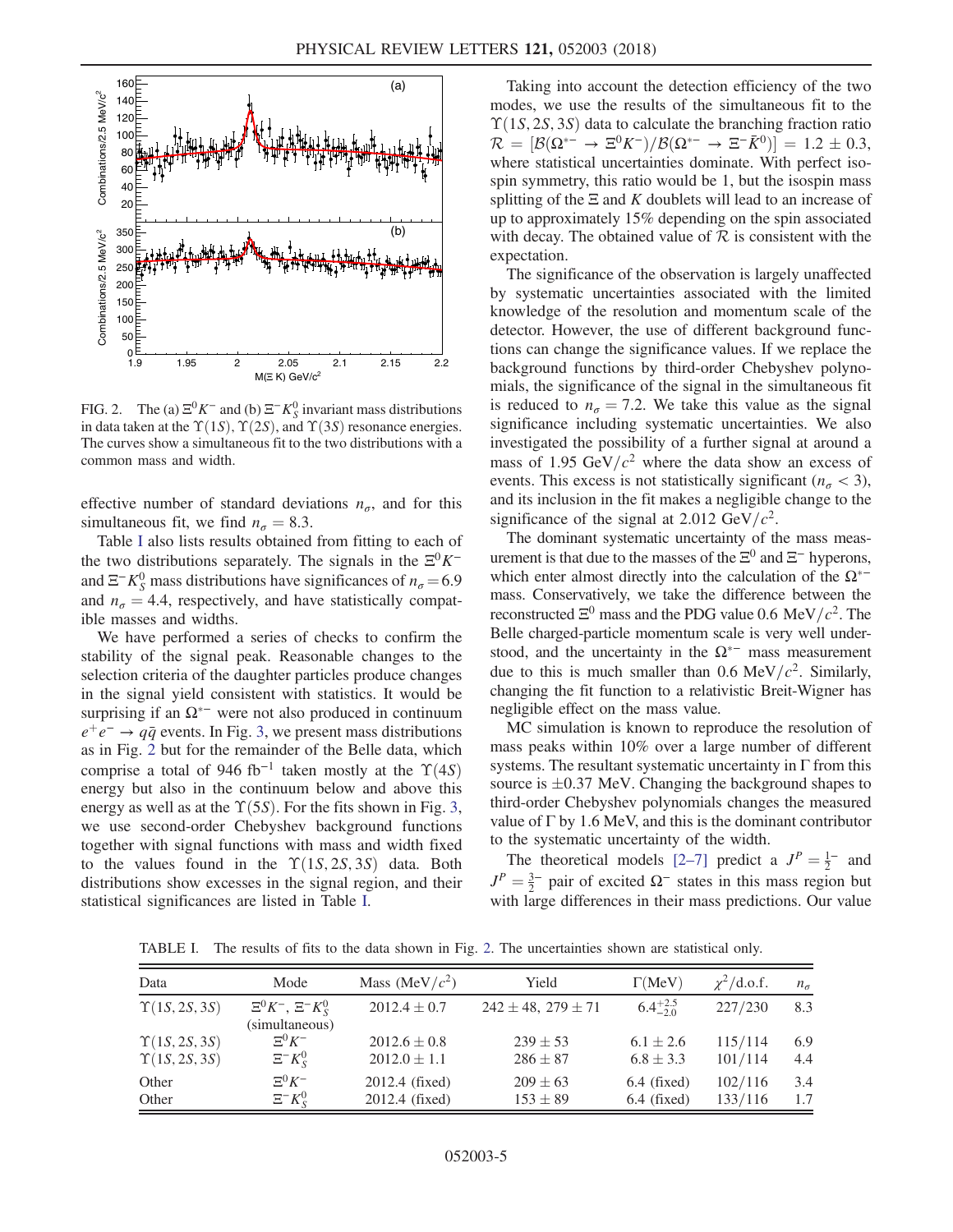<span id="page-5-8"></span>

FIG. 3. The (a)  $\Xi^0 K^-$ , (b)  $\Xi^- K^0_S$  invariant mass distributions in data taken at energies other than  $\Upsilon(1S)$ ,  $\Upsilon(2S)$ , and  $\Upsilon(3S)$ resonance energies. The curves show the result of independent fits to the two distributions with masses and widths fixed to those found by the fit shown in Fig. [2](#page-4-0).

is, in general, closer to the those for the  $J^P = \frac{3}{2}$  state. We also note that an  $\Omega^{*-}$  with  $J^P = \frac{3}{2}^-$  is restricted to decay to  $\Xi K$  via a d wave, whereas a state with  $J^P = \frac{1}{2}$  could decay via an s wave. Thus, the rather narrow width observed implies that the  $\frac{3}{2}$  identification is more likely.

In summary, we have reported the observation of a new resonance, which we identify as an excited  $\Omega^-$  baryon, found in the decay modes  $\Omega^{*-} \to \Xi^0 K^-$  and  $\Omega^{*-} \to \Xi^- K_S^0$ . The measured mass of the resonance is  $[2012.4 \pm 0.7 \text{ (stat)} \pm$ 0.6 (syst)] MeV/ $c^2$ , and its width  $\Gamma$  [6.4<sup>+2.5</sup> (stat)  $\pm$  1.6 (syst) MeV]. This new resonance has a mass (syst) MeV]. This new resonance has 340 MeV/ $c^2$  higher than the ground state, and thus helps fill the large gap in the  $\Omega^-$  spectrum between the ground state and the already observed excited states. It is found primarily in the decay of the narrow resonances  $\Upsilon(1S)$ ,  $\Upsilon(2S)$ , and  $\Upsilon(3S)$ .

We thank the KEKB group for the excellent operation of the accelerator; the KEK cryogenics group for the efficient operation of the solenoid; and the KEK computer group, the National Institute of Informatics, and the Pacific Northwest National Laboratory (PNNL) Environmental Molecular Sciences Laboratory (EMSL) computing group for valuable computing and Science Information NETwork 5 (SINET5) network support. We acknowledge support from the Ministry of Education, Culture, Sports, Science, and Technology (MEXT) of Japan, the Japan Society for the Promotion of Science (JSPS), and the Tau-Lepton Physics Research Center of Nagoya University; the Australian Research Council; Austrian Science Fund under Grant No. P 26794-N20; the National Natural Science Foundation of China under Contracts No. 11435013, No. 11475187, No. 11521505, No. 11575017, No. 11675166, and No. 11705209; Key Research Program of Frontier Sciences, Chinese Academy of Sciences (CAS), Grant No. QYZDJ-SSW-SLH011; the CAS Center for Excellence in Particle Physics (CCEPP); Fudan University Grants No. JIH5913023, No. IDH5913011/003, No. JIH5913024, and No. IDH5913011/002; the Ministry of Education, Youth and Sports of the Czech Republic under Contract No. LTT17020; the Carl Zeiss Foundation, the Deutsche Forschungsgemeinschaft, the Excellence Cluster Universe, and the VolkswagenStiftung; the Department of Science and Technology of India; the Instituto Nazionale di Fisica Nucleare of Italy; National Research Foundation (NRF) of Korea Grants No. 2014R1A2A2A01005286, No. 2015R1A2A2A01003280, No. 2015H1A2A1033649, No. 2016R1D1A1B01010135, No. 2016K1A3A7A09005 603, and No. 2016R1D1A1B02012900; Radiation Science Research Institute, Foreign Large-size Research Facility Application Supporting project and the Global Science Experimental Data Hub Center of the Korea Institute of Science and Technology Information; the Polish Ministry of Science and Higher Education and the National Science Center; the Grant of the Russian Federation Government, Agreement No. 14.W03.31.0026, the Slovenian Research Agency; Ikerbasque, Basque Foundation for Science, Basque Government (Grant No. IT956-16) and Ministry of Economy and Competitiveness (MINECO) (Juan de la Cierva), Spain; the Swiss National Science Foundation; the Ministry of Education and the Ministry of Science and Technology of Taiwan; and the U. S. Department of Energy and the National Science Foundation.

- <span id="page-5-0"></span>[1] K. Olive et al. (Particle Data Group), [Chin. Phys. C](https://doi.org/10.1088/1674-1137/40/10/100001) 40, [100001 \(2016\),](https://doi.org/10.1088/1674-1137/40/10/100001) and 2017 update.
- <span id="page-5-1"></span>[2] S. Capstick and N. Isgur, Phys. Rev. D 34[, 2809 \(1986\)](https://doi.org/10.1103/PhysRevD.34.2809).
- [3] R. N. Faustov and V. O. Galkin, *[Phys. Rev. D](https://doi.org/10.1103/PhysRevD.92.054005)* 92, 054005 [\(2015\).](https://doi.org/10.1103/PhysRevD.92.054005)
- [4] U. Loring, B. Metsch, and H. Petry, [Eur. Phys. J. A](https://doi.org/10.1007/s100500170106) 10, 447 [\(2001\).](https://doi.org/10.1007/s100500170106)
- <span id="page-5-2"></span>[5] M. Pervin and W. Roberts, Phys. Rev. C 77[, 025202 \(2008\).](https://doi.org/10.1103/PhysRevC.77.025202)
- <span id="page-5-3"></span>[6] Y. Oh, Phys. Rev. D **75**[, 074002 \(2007\)](https://doi.org/10.1103/PhysRevD.75.074002).
- [7] G. Engel, C. B. Lang, D. Mohler, and A. Schäfer (BGR Collaboration), Phys. Rev. D 87[, 074504 \(2013\)](https://doi.org/10.1103/PhysRevD.87.074504).
- <span id="page-5-4"></span>[8] R. Aaij et al. (LHCb Collaboration), [Phys. Rev. Lett.](https://doi.org/10.1103/PhysRevLett.118.182001) 118, [182001 \(2017\).](https://doi.org/10.1103/PhysRevLett.118.182001)
- <span id="page-5-5"></span>[9] J. Yelton et al. (Belle Collaboration), [Phys. Rev. D](https://doi.org/10.1103/PhysRevD.97.051102) 97, [051102 \(2018\).](https://doi.org/10.1103/PhysRevD.97.051102)
- <span id="page-5-6"></span>[10] A. Abashian et al. (Belle Collaboration), [Nucl. Instrum.](https://doi.org/10.1016/S0168-9002(01)02013-7) [Methods Phys. Res., Sect. A](https://doi.org/10.1016/S0168-9002(01)02013-7) 479, 117 (2002); see also detector section in J. Brodzicka et al., [Prog. Theor. Exp.](https://doi.org/10.1093/ptep/pts072) Phys. 2012[, 4D001 \(2012\).](https://doi.org/10.1093/ptep/pts072)
- <span id="page-5-7"></span>[11] S. Kurokawa and E. Kikutani, [Nucl. Instrum. Methods](https://doi.org/10.1016/S0168-9002(02)01771-0) [Phys. Res., Sect. A](https://doi.org/10.1016/S0168-9002(02)01771-0) 499, 1 (2003), and other papers included in this volume; T. Abe *et al.*, Porg. Theor. Exp. Phys. 2013, 03A001 (2013), and references therein.